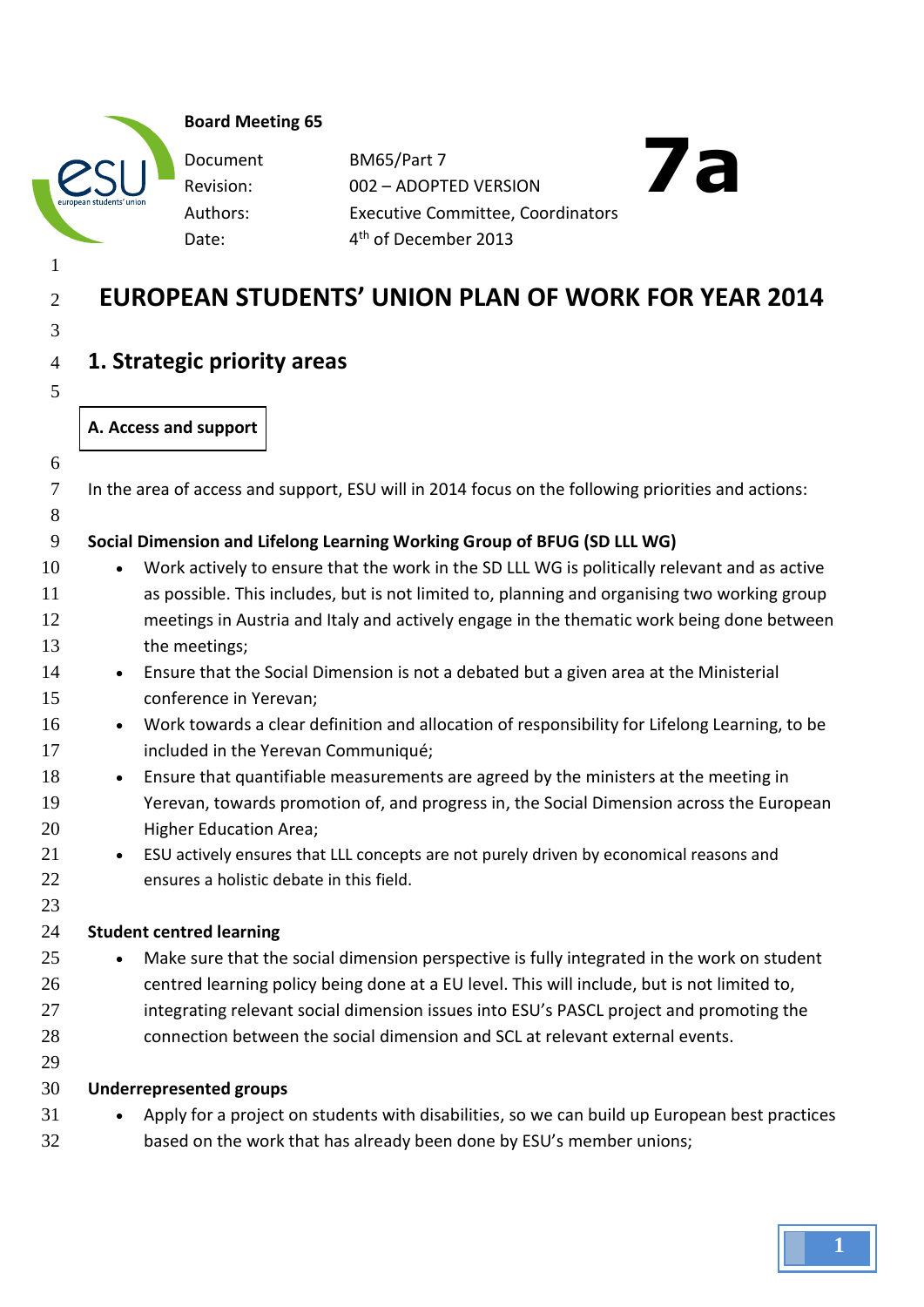- Become a more relevant partner to organisations already working with the concerns of underrepresented groups outside of higher education.
- 

## **Human rights in higher education**

- 37 Strengthen ESU's partnership with organisations and networks working on human rights in higher education;
- Create a referral mechanism for ESU, which will create guidelines, strategies and follow-up procedures for ESU, NUSes and external stakeholders to deal with human rights violations that individual students face and request ESU's assistance. ESU will work to spread the importance of human rights, especially freedom of opinion, the right to access education on each level, LGTBQ rights and other rights inside Europe as well as on the global level.
- 

## **Equality**

- Continue to proactively promote gender mainstreaming in all areas of ESU's internal and external work, becoming a role model and sectorial leader in gender equality;
- ESU develops measurements to broaden the binary concept of gender. This includes the evaluation of the current election quotas as they are discriminative towards any third gender;
- 50 Build a strong network of allies and activists within education to promote and foster the participation of persons of an ethnic minority or migrant background in higher education. Specifically we will become active partners in the SIRIUS network of experts on the education of people with a migrant background;
- 54 Share best practise, train, mobilise ourselves towards more effectively representing students with disabilities in all areas of higher education and higher education governance.
- 

**B. Public responsibility for education**

| $\mathcal{I}$ |                                                                                                        |
|---------------|--------------------------------------------------------------------------------------------------------|
| 58            | In the area of public responsibility for education, ESU will in 2014 focus on the following priorities |
| 59            | and actions:                                                                                           |
| 60            |                                                                                                        |
| 61            | Public responsibility for higher education and multiple purposes of higher education:                  |
| 62            | Continue bringing the discussion on education as a public good and public responsibility<br>$\bullet$  |
| 63            | into the discussion with stakeholders on different processes;                                          |
| 64            | Build capacity among member unions on the issues of public responsibility for higher<br>$\bullet$      |
| 65            | education and multiple purposes of higher education, with an inclusive approach through                |
| 66            | task forces;                                                                                           |
| 67            | Build capacity among member unions on the issues of employability and multiple purposes<br>$\bullet$   |
| 68            | of higher education, through the SAGE Handbook, Employability With Student Eyes and the                |
| 69            | <b>EU2020 Student Review;</b>                                                                          |
| 70            | Support member unions in the national implementation of the European Youth Guarantee;                  |
|               |                                                                                                        |

71 • Develop a policy on the Youth Guarantee in consultation with NUSes;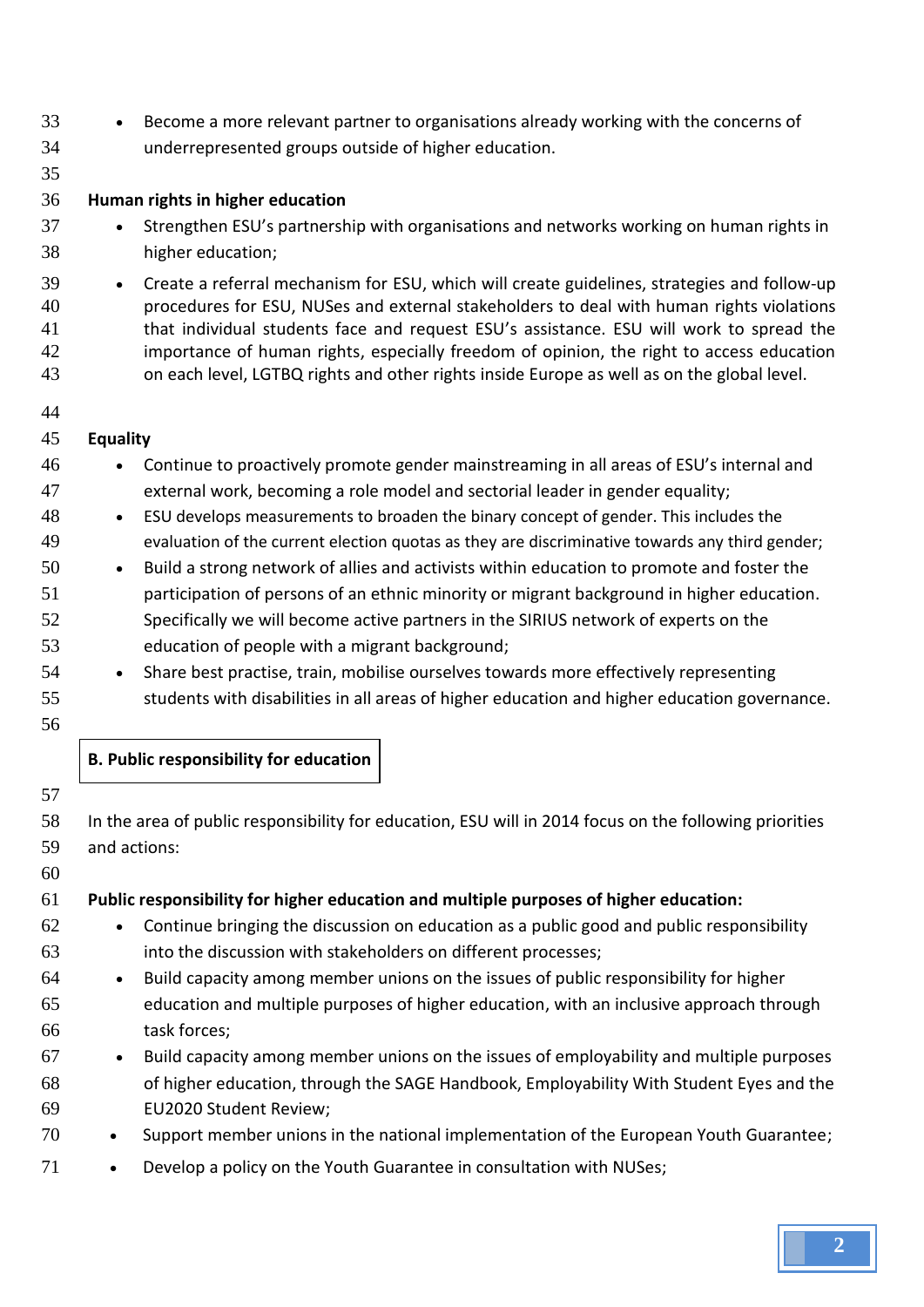- 72 Lobby at a European level on this policy and put forward the views of the relevant NUSes on effective implementation of the Youth Guarantee. **Financing of higher education** Continue working on gathering and improving quality and accessibility of data on the 77 impact of different funding systems on access and quality in higher education; 78 • Monitoring and evaluating the impact of the financial crisis and austerity measures on education budgets and students' experience, influencing the debate on the European level on the importance of increasing public funds for higher education. **Governance of higher education and student participation** 83 each operator and advocate for the sequal interests of the importance of students as partners and advocate for the equal participation of student representatives in decision-making bodies and higher education processes at the national and the European level. **European Parliament Elections 2014** 88 • Raise educational issues as a topic for the European Parliament elections in 2014; 89 • Reach out to candidates running for the European Parliament elections and get them to sign ESU's manifesto built around the topic "Higher education as a public good"; 91 • Raising awareness about the European Parliament elections among students in all EU countries and to encourage them to vote; 93 • Support the NUSes in their European Parliament election work to get the best visibility for the goals set by students; 95 • Create a long term cooperation with the new MEPs to get support in ESU's policy work and 96 to get the students' voice heard in the parliament. **C. Quality and transparency**
- 

 In the area of quality and transparency, ESU will in 2014 focus on the following priorities and actions:

## **Learning and teaching**

- 103 Produce a research study, which should provide an overview of the recent developments, policies and strategies for implementation of student-centred learning approach. The outcomes of this study will be distributed to the NUSes and key stakeholders.
- 106 Develop a set of criteria and guidelines for the assessment of student-centred learning approaches and develop trainings for experts to conduct peer assessments according to 108 the mentioned criteria.
- 109 Continue to work on the paradigm shift in the ECTS implementation, from teacher-centred 110 to the student-centred learning.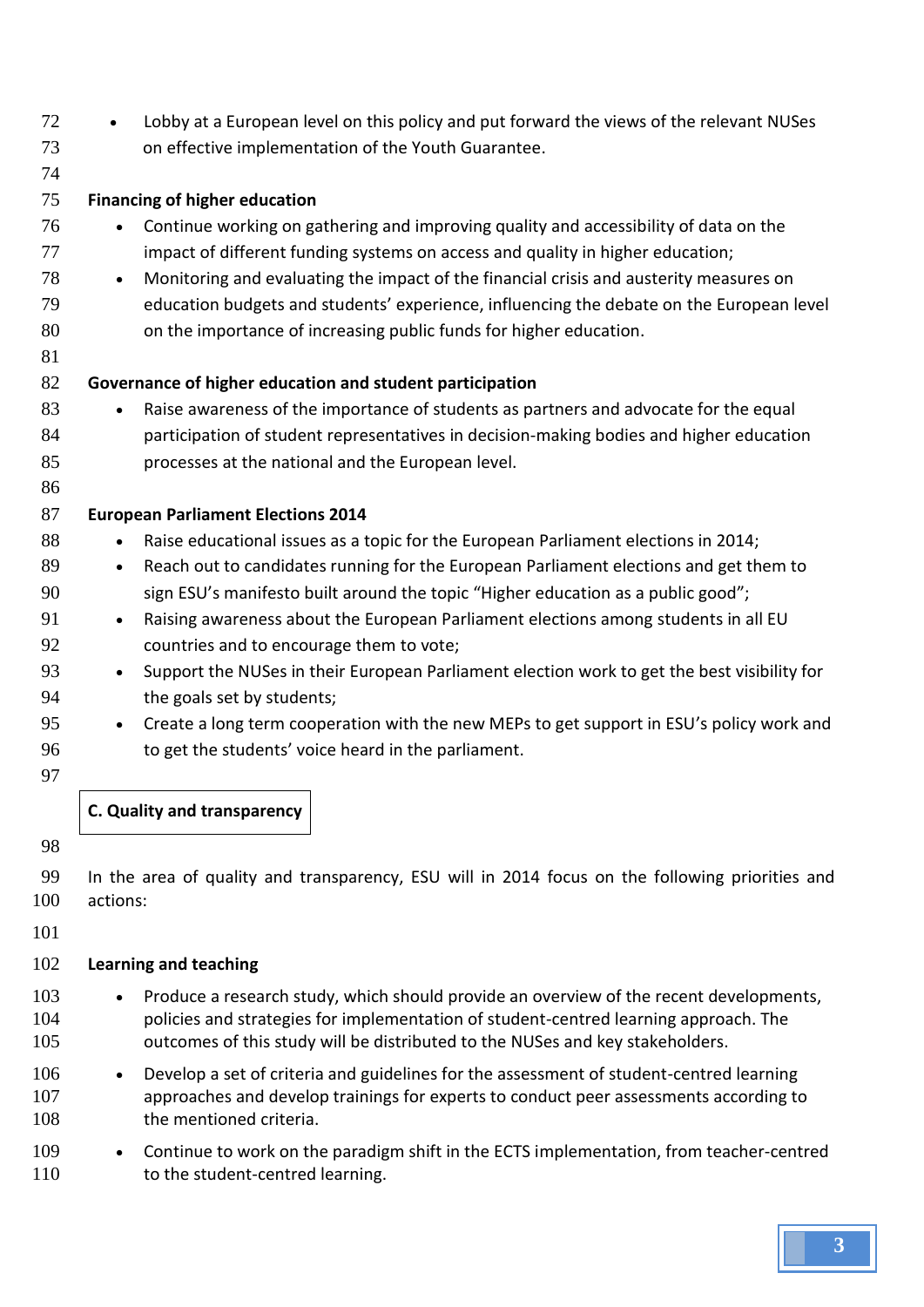- Gather and develop expertise on these issues among ESU's and member unions' representatives. Establish a strong student voice in the debates on e-learning, open educational resources (OER), and Massive Open Online Courses (MOOCs).
- 

### **Qualifications frameworks**

- Promote the development and implementation of the use of the learning outcomes approach to qualifications frameworks. In doing so, ESU should look forward to extending possibilities of smooth recognition processes, access to higher education and transition between sectors and cycles;
- 120 Explore possibilities for strengthening the link between post-secondary, vocational education and higher education;
- 122 Continue to work towards the increased inclusion of students in the design, self-certification, referencing and implementation of national qualifications frameworks.

#### 

#### **Recognition**

- 126 Promoting fair, clear and transparent recognition procedures, enabling students to get 127 their prior learning recognised, independently of how it was achieved, even if they do not 128 hold a formal certification of the acquired qualifications;
- 129 Develop and explore an initiative towards automatic recognition within countries of the European Higher Education Area that could be implemented in a short-term. The outcomes 131 of this work should be the basis for a concrete proposal to be included in the Yerevan Communiqué.
- 

#### **Quality assurance**

- 135 Continue working in the revision process of the European Standards and Guidelines (ESG), advocating for a student-centred learning approach throughout the document and making 137 sure that the ESG will be applicable to any kind of higher education provision;
- 138 Develop an adequate lobby strategy towards the BFUG, getting its approval to the new ESG as soon as possible and aiming at an agreement to put in force the new version of the ESG even before the Yerevan Ministerial Conference, where they could be ratified;
- 141 Make use of all outcomes of the former ESU project called QUEST, proposing updates to ESU's policy paper on quality of higher education, promoting a student quality concept and encouraging an effective quality assurance which drives change;
- 144 Promote the principles and values of trust, participation and ownership of students over 145 the quality of higher education, as well as quality assurance/enhancement procedures. For doing so, ESU will continue promoting student participation in quality assurance, organising trainings for students and sharing knowledge and experience.
- 
- **Transparency and information provision**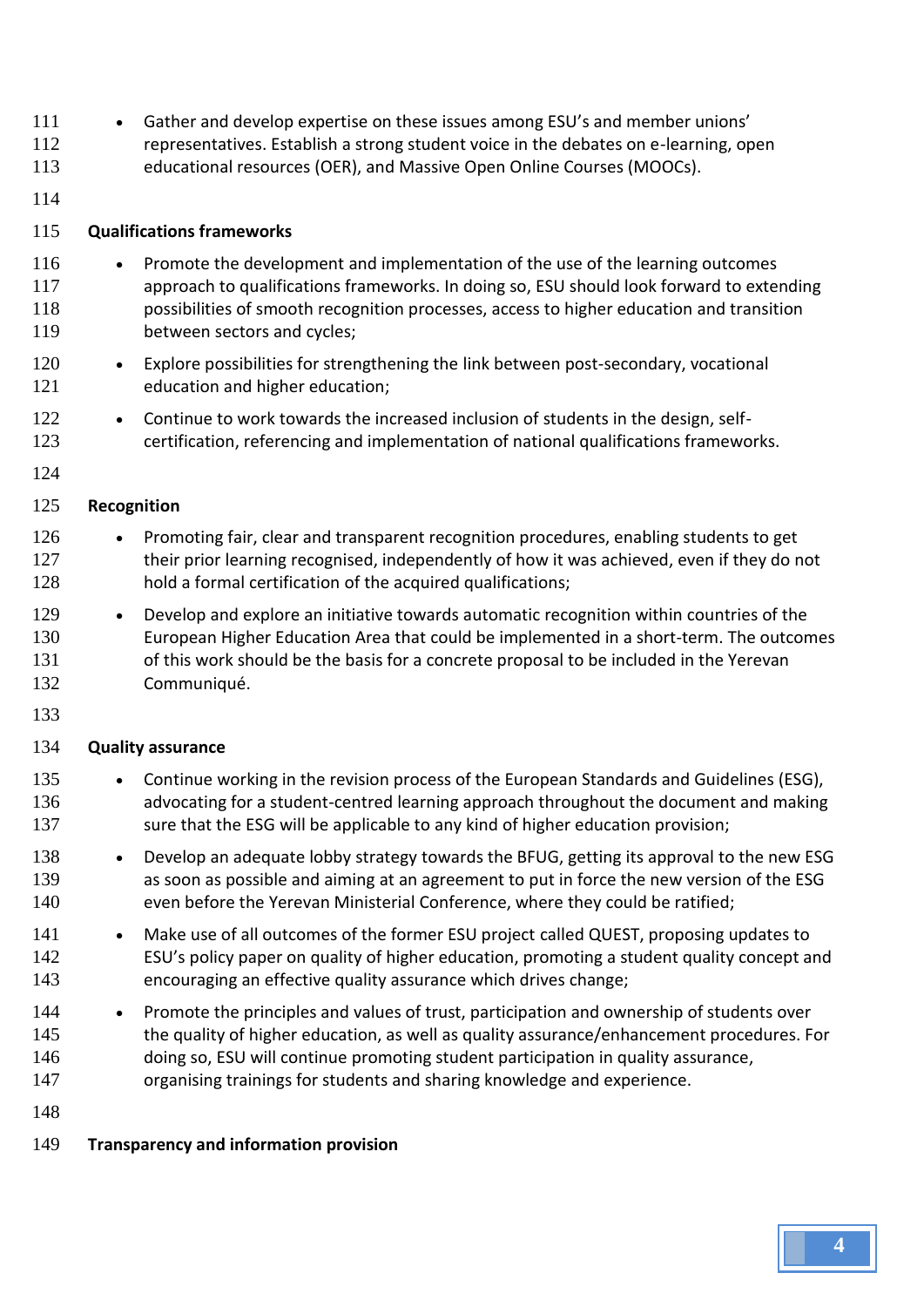- 150 Demand and boost a student-centred approach in existing European transparency and information provision initiatives;
- 152 Promote easily accessible and fair transparency and information provision tools, which offer reliable information about students' needs for information. ESU will work on raising students' understanding and awareness about the limitations of those tools.
- 

## **D. Mobility and internationalisation in Higher education**

- 
- In the area of mobility and internationalisation, ESU will in 2014 focus on the following priorities and actions:
- 
- 160 A continued emphasis on the implementation of full portability of loans and grants in all relevant platforms, such as the Bologna Follow-up Group, European Union processes etc.;
- 162 Push for clear targets on increasing representation amongst mobile students and bettering access to mobility programmes for underrepresented groups.
- 

## **Balanced mobility**

- Continue deliberations on balancing mobility by considering different models in relation to areas such as where to live, where to study and where to work afterwards.
- 

## **Global cooperation**

- 170 Define a long-term strategy together with other international student organisations of how to maintain a globally organised student movement;
- 172 Continue to build relationships with relevant actors that can provide long-term funding opportunities for meetings of the global student movement.
- 
- **2. Internal development**
- 

## In 2014, ESU will:

- 178 Aim to improve the working environment for its staff, this is including, but not limited to, a move to more professional offices;
- 180 Continue with the diversification of funding sources and establishing sound management 181 structures for the services that ESU is and will be providing;
- 182 Ensure more capacity for capacity building and support to member unions through the development of the Pool of Trainers;
- 184 Continue to improve its own democratic structures, information sharing and leadership 185 skills. This includes continuing to improve all of ESU's handovers;
- 186 Continue developing ways of involving the Board in the work of ESU through task forces 187 and other voluntary structures;